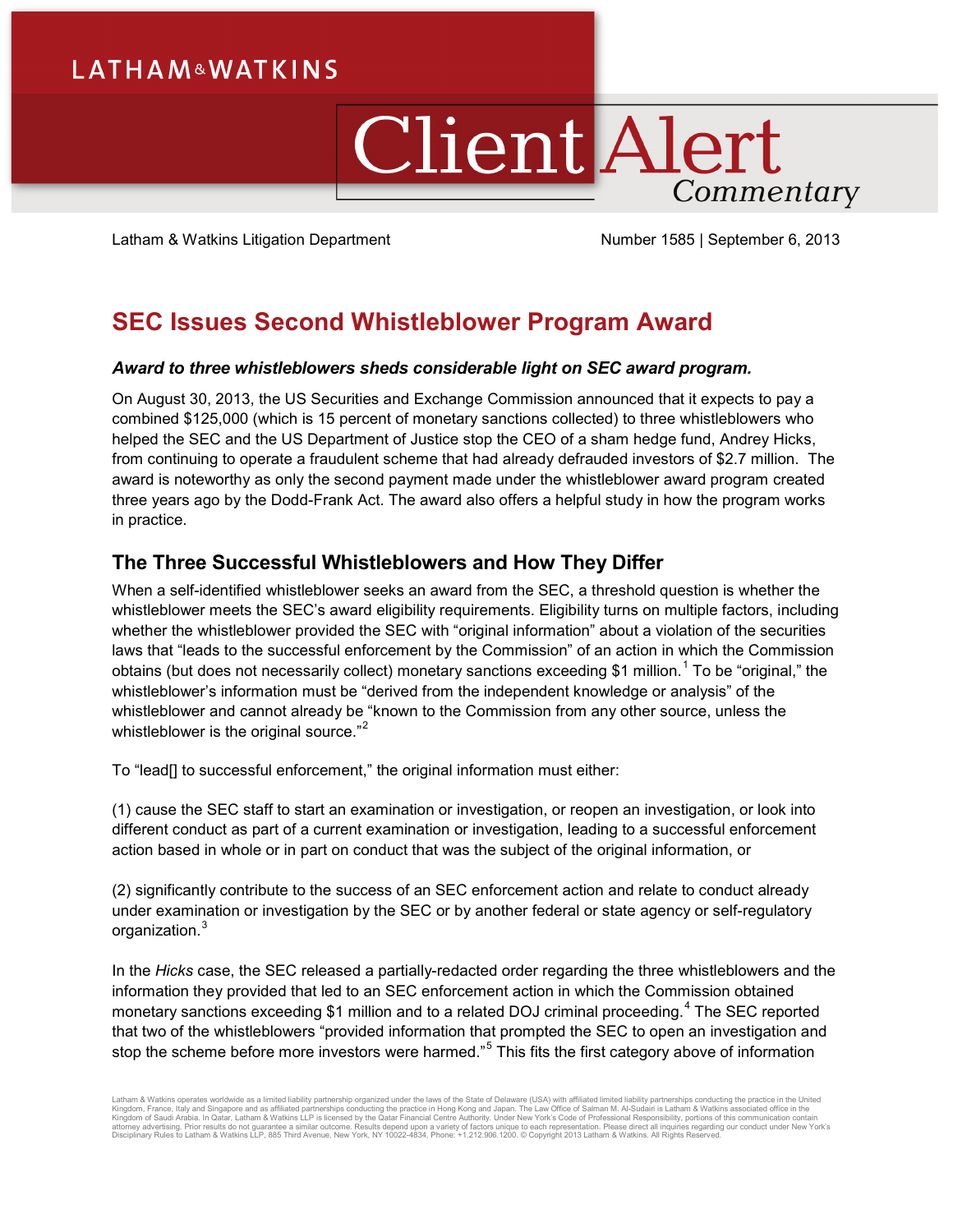"leading to successful enforcement." The description of the third whistleblower's information — that it "identified key witnesses and confirmed information the other two whistleblowers provided" $6$  — meets the standard of the second category regarding significantly contributing to the success of an ongoing investigation.

## **Amount and Division of Whistleblower Awards**

The SEC brings only civil cases, but it works closely with criminal prosecutors at the DOJ. Those prosecutors often bring parallel criminal cases in SEC matters. That is what happened in the *Hicks* case.

In the SEC's civil enforcement action, a federal district court ordered Hicks (and the company he controlled that purported to manage the sham hedge fund) to pay approximately \$7.5 million in disgorgement and penalties. The SEC apparently expects to collect none of that money. But in the parallel criminal proceeding, in which Hicks was ordered to pay \$2.3 million in restitution, the SEC expects a total of approximately \$845,000 in assets to be administratively forfeited. Under Dodd-Frank, once one or more whistleblowers voluntarily provide the SEC with original information that leads to a monetary sanction greater than \$1 million in a SEC enforcement action, the SEC must pay whistleblower awards based on amounts collected both in the SEC action and in certain related actions, including judicial or administrative actions brought by the DOJ. In *Hicks*, the assets administratively forfeited in the DOJ proceeding will be deemed collected for purposes of the SEC's whistleblower award. Thus, the SEC release states that the three whistleblowers are expected to ultimately receive a combined total of approximately \$125,000 (15 percent of approximately \$845,000).

Interestingly, the SEC approved equal award payments to each of the three whistleblowers even though the SEC has discretion to increase, decrease, and apportion awards according to various factors, including the significance of the information provided.<sup>[7](#page-3-6)</sup> By giving each whistleblower one third of the 15 percent award, the SEC gave equal weight to the third whistleblower's information even though that information, in part, merely confirmed information from the other two whistleblowers that led to the investigation.

Also notably, the SEC awarded only 15 percent of the collected monetary sanctions to the whistleblowers, even though Dodd-Frank permits the SEC to award up to 30 percent of collected monetary sanctions and even though senior members of the SEC staff have frequently indicated that the SEC is eager to promote the whistleblower award program by making large awards. The three whistleblowers had the opportunity to contest their awards as too low, but none did. We surmise that at least one of the factors that, under the SEC's rules, may decrease the amount of an award — which include the whistleblower's culpability in the misconduct — was in play in the Hicks case.

The 15 percent *Hicks* award demonstrates that the SEC is not going to freely hand out awards at the top of the 10 to 30 percent range despite its desire to raise the profile of the award program. The equal apportionment of the award demonstrates that follow-on, corroborative whistleblowers can, in certain circumstances, profit as much from reporting to the SEC as those who walk a new case in the door.

## **Timeline of the Award Process**

*Hicks* also provides insight into why the award process takes a long time. In the three-plus years since Dodd-Frank was enacted, speculation has run rampant regarding the number and amount of awards that would be paid. The SEC staff has raised expectations about the success of the program by claiming it is receiving eight tips a day and predicting that large awards will be announced soon.<sup>[8](#page-3-7)</sup> So far, those raised expectations have not been met. *Hicks* demonstrates that the award process can be delayed in unexpected ways, including by a claimant who provides information the SEC deems useless.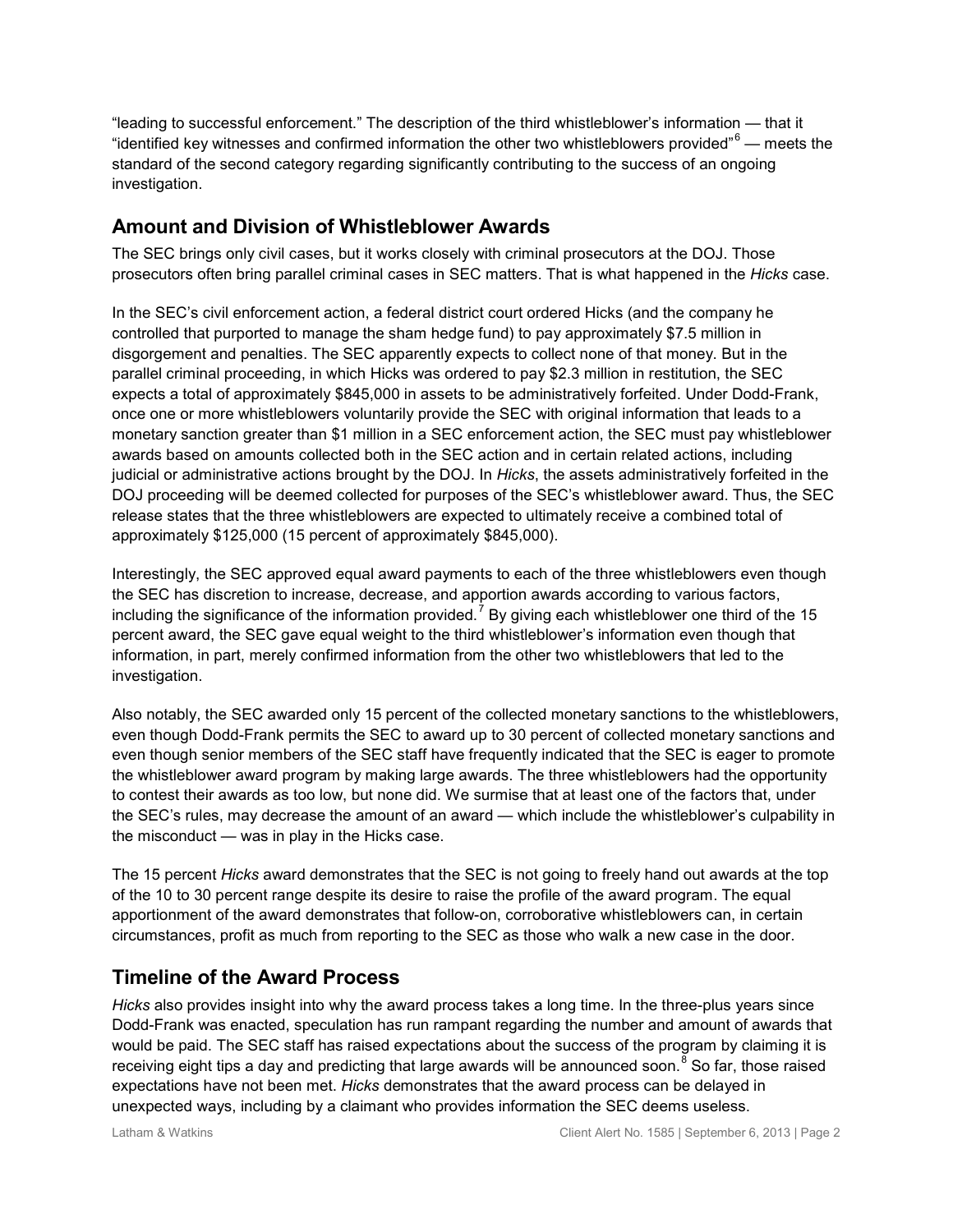It remains unclear when the three *Hicks* whistleblowers' tips reached the SEC and when the SEC began investigating, but we know that to have become eligible for an award, the first tip must have reached the SEC after July 21, 2010 (*i.e.*, the enactment date of Dodd-Frank). On October 26, 2011, the SEC filed the *Hicks* enforcement action in federal district court, and on March 20, 2012, the court entered final judgment by default.<sup>[9](#page-3-8)</sup> Within two weeks, on April 3, 2012, the SEC's Office of the Whistleblower posted a Notice of Covered Action — the document that opens the award application process.<sup>[10](#page-3-9)</sup> The three whistleblowers filed timely award claims by July 2, 2012,  $^{11}$  $^{11}$  $^{11}$  and on December 19, 2012, the SEC's Claims Review Staff issued a Preliminary Determination recommending the SEC approve the three claims in the amount of 5 percent of monetary sanctions collected each.<sup>[12](#page-3-11)</sup> The Preliminary Determination recommended that a fourth timely-filed claim be denied, and the fourth claimant contested that determination on February 19, 20[13](#page-3-12).<sup>13</sup> On June 12, 2013, the SEC issued an order approving the three 5 percent awards and denying the fourth claim, noting that the information provided by the fourth claimant did not even mention the *Hicks* defendants.<sup>[14](#page-3-13)</sup> The fourth claimant apparently opted not to appeal the SEC's final determination.<sup>[15](#page-3-14)</sup>

The SEC issued the final whistleblower eligibility order in *Hicks* approximately 20 months after filing an enforcement action in the case. If the case had been settled before it was filed in court, the time elapsed likely would have been shorter. If the case had been actively litigated instead of ending in a default judgment, the time elapsed probably would have been much longer, possibly by several years. Perhaps the most useful data point is that the SEC's whistleblower eligibility order came approximately 15 months after the court entered judgment in the SEC enforcement action. Now that we have seen how the award process worked in *Hicks*, it is easier to understand why there have been just two SEC whistleblower awards announced in the three years since Dodd-Frank created the award program and the two years since the SEC adopted the whistleblower rules that created the award application and determination process.

If you have questions about this *Client Alert*, please contact one of the authors listed below or the Latham lawyer with whom you normally consult:

### **Lawrence A. West**

[Lawrence.West@lw.com](mailto:Lawrence.West@lw.com) +1.202.637.2135 Washington, D.C.

### **Eric R. Swibel**

[Eric.Swibel@lw.com](mailto:Eric.Swibel@lw.com)  +1.312.777.7185 Chicago

**Jenny Allen** [Jenny.Allen@lw.com](mailto:Jenny.Allen@lw.com) +1.714.755.2229 Orange County

#### **Pamela S. Palmer**

[Pamela.Palmer@lw.com](mailto:Pamela.Palmer@lw.com) +1.213.891.8435 Los Angeles